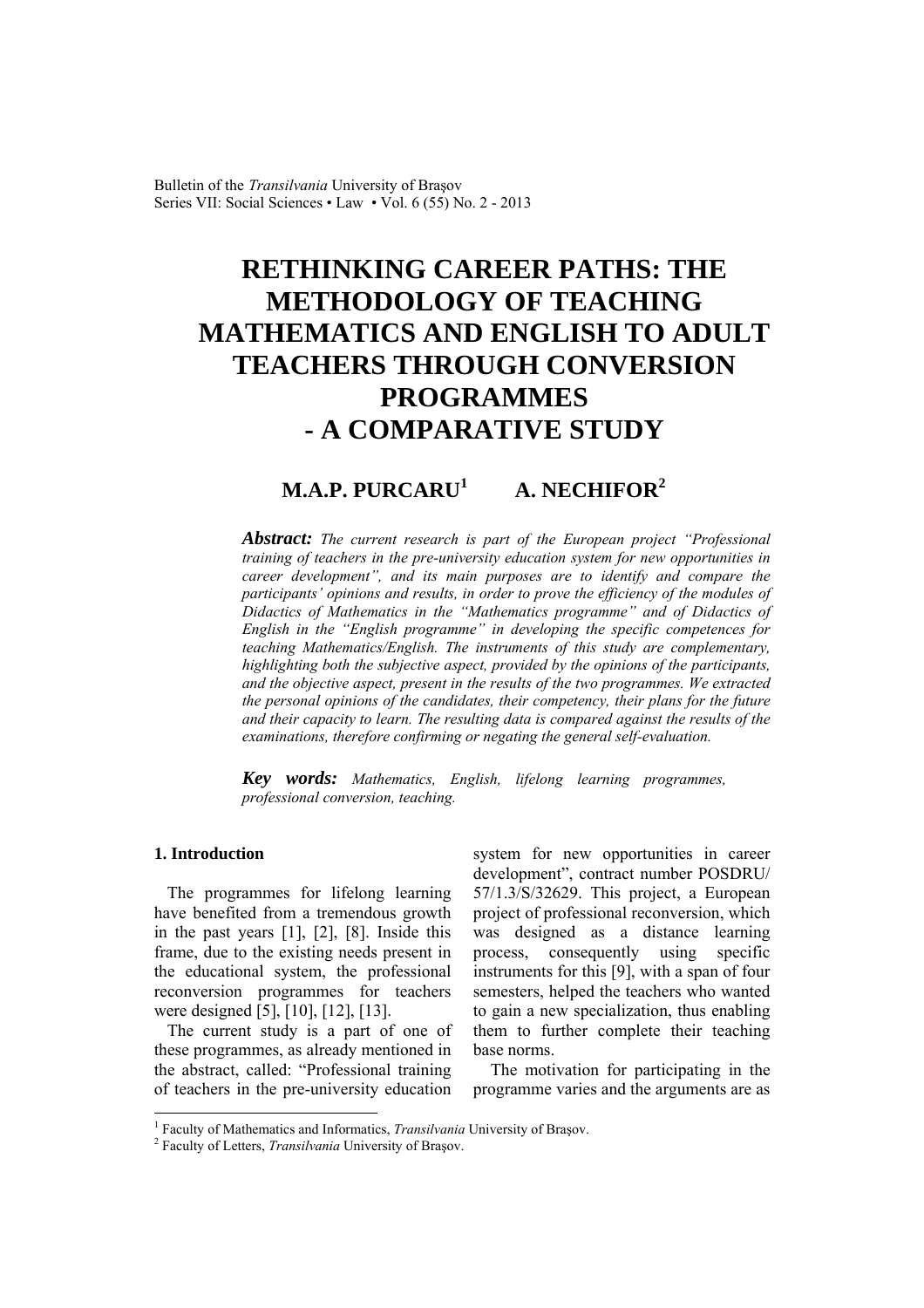follows: an incomplete norm in the initial specialization and the possibility to complete it with classes of the new specialization, the anticipation of growth in the chosen specialization field, the will for constant improvement, gathering research credits as a result of attending the classes.

There are two main reasons for matching and comparing these two domains: first of all, the footprint of two different programmes from two separate fields of study – scientific and humanistic. Viewing the approach from two different angles has the advantage of better highlighting the structure, the intervention mechanism and the feedback, regardless of the content. Second of all, each of the two chosen fields of study has a dominant role inside its own faculty. On one side, Mathematics is a main subject and the instrument of many specialities in the scientific field a key subject in continuous learning, on the other side, the English language is gaining more and more field in the humanistic profile as a communication medium [6].

Studying both, apparently unrelated, fields and correlating them, was a great exercise in interdisciplinary, especially because the attempt was made less at a content level (Mathematics or English properly) and more at the level of teaching these two subjects, meaning at the didactic level.

The Didactic of Mathematics, a border discipline of knowledge with Mathematics learning theories, Psychology of education and Pedagogy deals with the study of modern mathematical concepts for the teaching of Mathematics at school, with the problems involved in the organisation, comunication, evaluation of mathematical knowledge [3].

 Today, when Mathematics is the language of science the Mathematics Education is a key activity.

Mathematics Education, is understood as a whole set of actions and conditions that

make the teaching of Mathematics possible. Therefore, it covers the set of knowledge, processes and conditions that allow the student-teacher interaction about mathematics topics to take place in the Mathematics class, thus, making the teaching and learning of Mathematics feasible. Mathematics Education refers, in this case, to an activity which is intentionally used to build, understand, transmit and assess mathematical knowledge [7].

The introductory part discusses mainly the Mathematics field, because the English topic is only a comparison group.

#### **2. Purpose and methodology of the research**

The main objectives of the ascertaining type of research[4] are: 1. identifying and comparing the opinions of the participants about the efficiency of the didactic modules of Mathematics, respectively of the didactic modules of English and pedagogical internship, in developing the specific competences for teaching Mathematics, respectively English; 2. the comparative analysis of the students' results from the didactics modules, the pedagogical internship and the graduation exam of both continuous learning programs: Mathematics and English. Both objectives are complementary.

The methods used in our research were: the questionnaire based survey and the analysis of school papers. Each method had its own instruments, as follows: the first instrument was a questionnaire with 11 questions and 48 statements based on participants' experience in the two programmes. The questionnaire was given to the participants to fill in at a face to face meeting. The second instrument was based on the results of the students in the didactics modules, the pedagogical internship sessions and in the final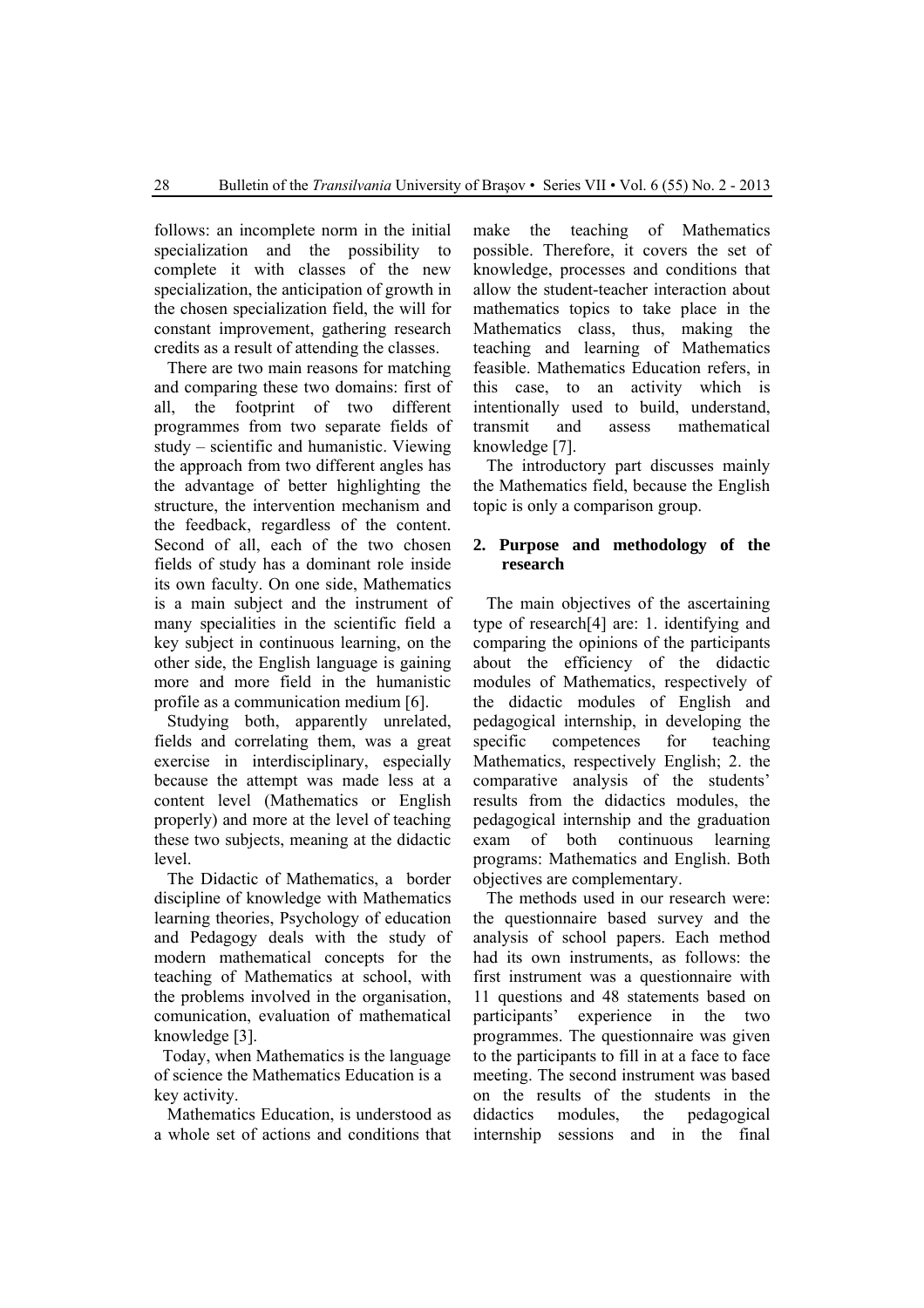graduation exam, where their cumulated knowledge in the new specialization was evaluated.

From the participants in the study, we selected 47 teachers, 25 who attended the "Mathematics" programme in this project and 22 who attended the "English" programme, in the same project.

The distribution of the participants from Mathematics was according to the next criteria: gender (6 male and 19 women) and age (26 to 56 years old, the average – 41.50 years old). The distribution of the participants from English: gender (1 male and 21 women) and age (26 to 57 years old, the average – 37.86 years old).

For the Mathematics programme: 18 participants are teachers in secondary school, 5 in primary school, 1 is a preschool teacher and 1 is a principal. For the English program: 16 participants are teachers in secondary school, 1 in primary school, 2 are preschool teachers and 1 is an inspector. The corresponding institutions where each of the participant teach are listed in the diagrams below (Fig. 1; Fig. 2).



Fig. 1. *Distribution according to teaching institution - Mathematics*



Fig. 2. *Distribution according to teaching institution - English*

The participants from both the Mathematics and the English programmes mainly work in the urban environment (81%, 88%). Regarding the school where they teach, we can see that most participants were currently teaching at a high school level. From these diagrams we would like to highlight the following observation: if initially, the professional conversion programme had, as its main target, the teachers in the rural areas, the focus seems to have shifted towards the urban areas.

Another criterion was: subject taught (Fig. 3; Fig. 4).



Fig. 3. *Distribution according to specialization - Mathematics*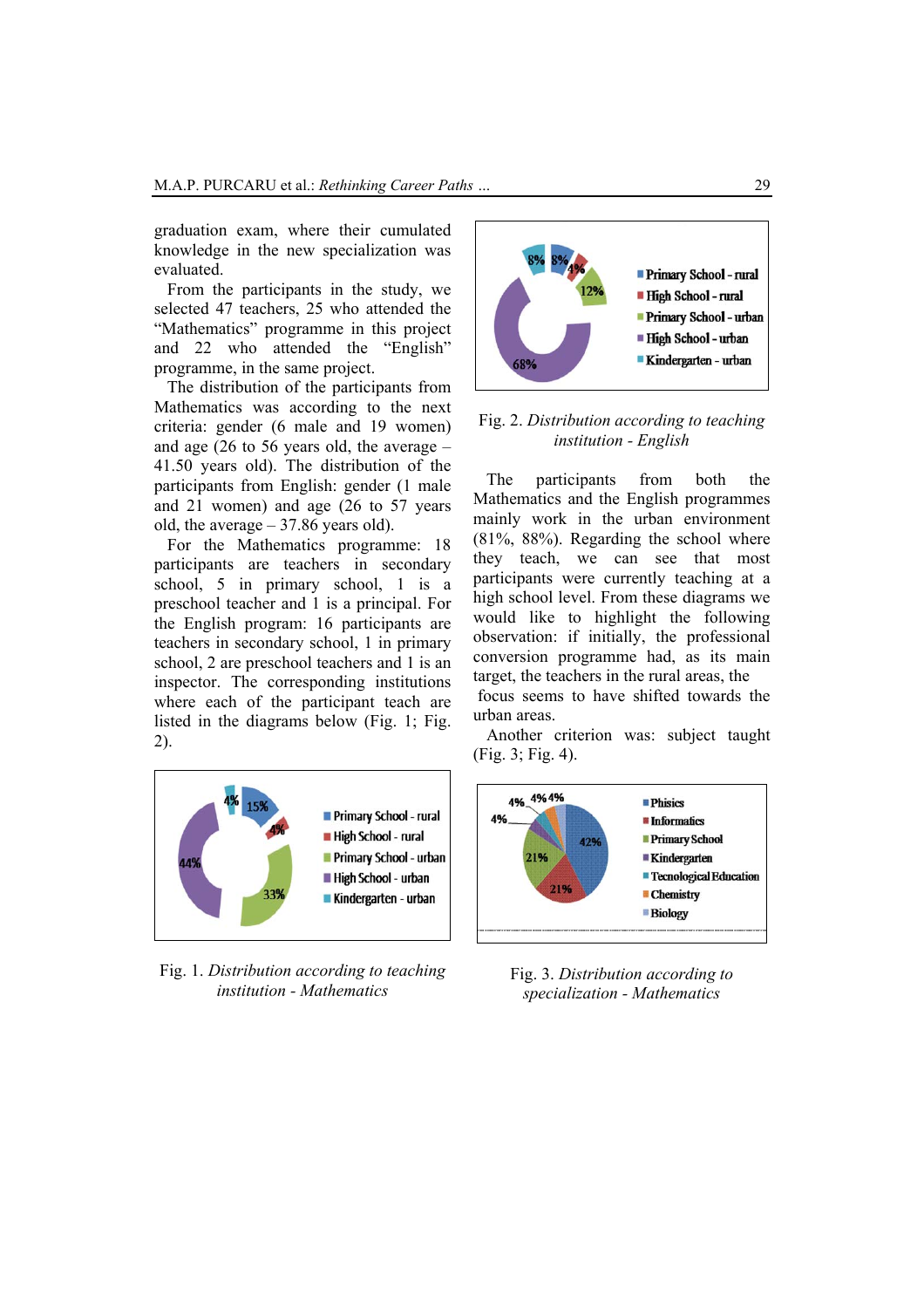



The participants mostly belong to the scientific field (Mathematics), although an exception was made by the primary school teachers and kindergarten teachers, which belong both to sciences and humanities. We found, surprisingly enough, that participants from the scientific specialty turned towards the English field.

We also asked the participants to tell us how many years of experience they have in the work field: 3 to 33 years (the average – 18.77 years) - for the Mathematics programme and 3 to 26 years (the average – 12.77 years) – for the English programme.



Fig. 5. *Distribution according to prior knowledge in the new field of study* 

Another criterion was represented by the level of prior knowledge about or in the new field of study (Fig. 5). From the

diagrams below we could draw the conclusion that in both the Mathematics and the English programmes almost 20 percent of all participants had prior knowledge about or in their chosen fields

#### **3. Results and discussions**

We tried to identify the participants' opinions towards the efficiency of the didactics of Mathematics, didactics of English and pedagogical internship modules, in developing the specific competences for teaching Mathematics and English. The competence is composed of knowledge, capacities and attitudes towards this domain.

First of all, we asked the participants to appreciate the degree in which the previous specializations, closely related to the new specialization, helped them assimilate the knowledge thought in the conversion programmes and if the previous unrelated specialization represented and impediment in learning new content (Fig. 6).



Fig. 6. *The influence of the main specialization upon assimilating the new specialization*

The results of this histogram must be correlated with the professional structure of the two groups of participants available in the distribution by specialization graphs. We noticed that: for Mathematics, where the previous specialization of the participants was relatively homogenous, in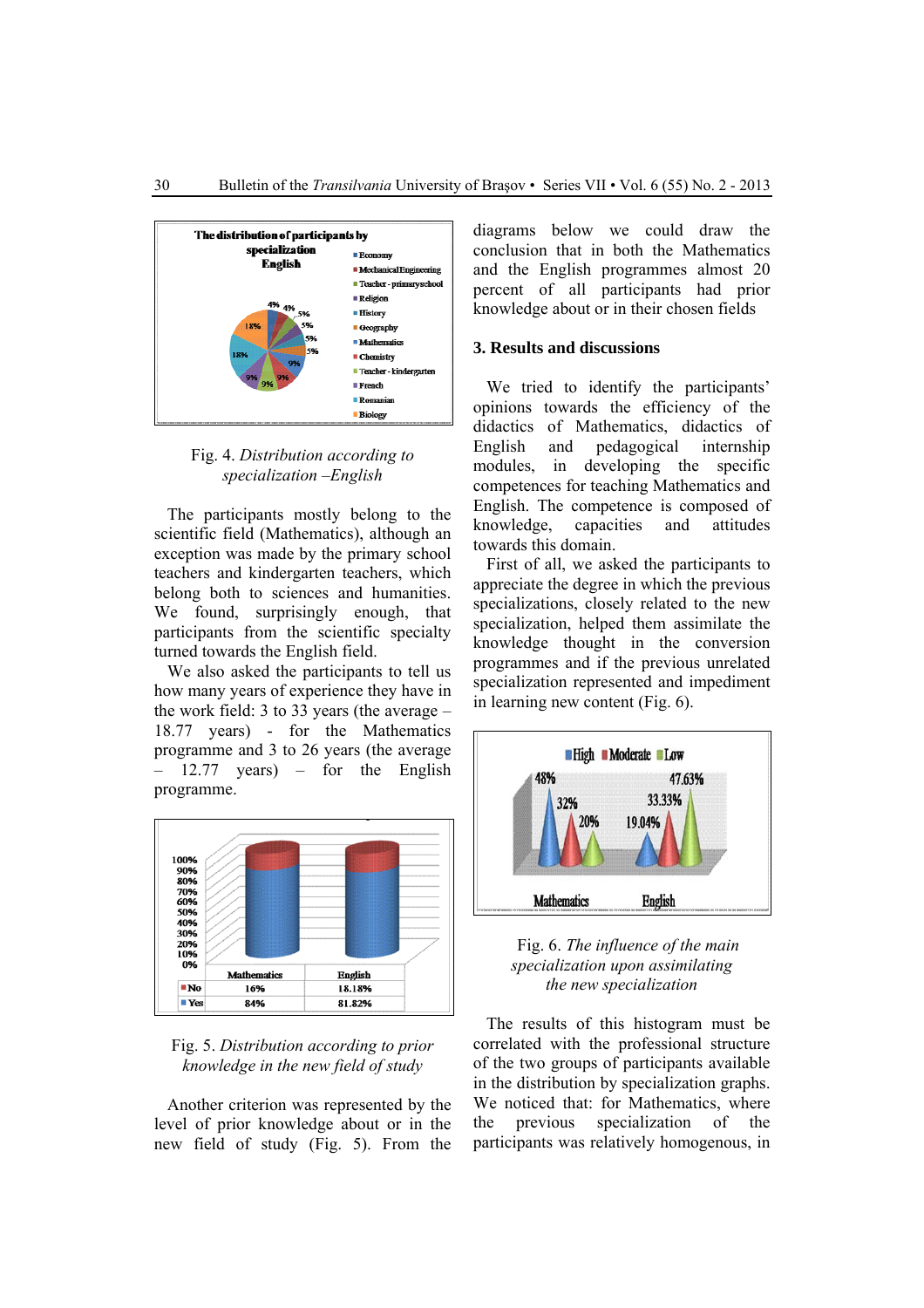the fields of sciences – learning the new specialization was supported by the previous profile (48%). For English, where the participants belonged to both the humanistic and the science fields, the majority (48.63%) reported a low influence of the previous specialization in learning the new one.

In order to evaluate the Mathematics and English knowledge of the participants we considered the final results of the students at the graduation exam, which evaluated the gained knowledge for six fundamental disciplines taught in the conversion programme. Thus, the results for the Mathematics students were: 5 grades of 10 (20%), 17 grades between 9 and 10(68%) and 3 grades between 8 and 9 (12%). The results for the English students were: 7 grades between 9 and 10 (31.82%), 10 grades between 8 and 9 (45.46%) and 5 grades between 7 and 8 (22.72%). As a conclusion, most participants in the two reconversion programmes got results that can confirm their qualification for teaching the second specialization.

The next step was to identify the Mathematics and English teaching capabilities of the participants, so we asked them to assess their skills. The results are presented in fig. 7 and reveal the fact that most of the participants were of the opinion that they had the necessary mathematical and English abilities.



#### Fig. 7. *Self-assessment of the teaching ability in the new specialization*

For Mathematics, we could see that 96% of the participants felt that they were ready to teach immediately after the end of the programme and considered that they had gained the required skills to a "good" or "very good" degree in the new specialization, while only 44% considered that they were "good enough". At the opposite end, 4% considered themselves "modestly" capable of teaching the new specialization.

For the English programme, 54.55% of the participants felt that they were ready to teach immediately after the project was over and considered that they had gained the required skills to a "good" or "very good" degree in the new specialization, the rest of 45,45% having evaluated themselves as being "modestly" trained in teaching the new specialization.

The answers quantified by the fig. 8 diagram better illustrate the "capacity" component of competency in the desired field because it combines the accumulated theory from the Mathematics and English Didactics modules with the pedagogical internship resulting into the general teaching capability.



#### Fig. 8. *Use of didactic principles learned within the Pedagogical internship*

We noticed that 90% of the participants in the Mathematics programme and 59% of the English ones felt a solid influence on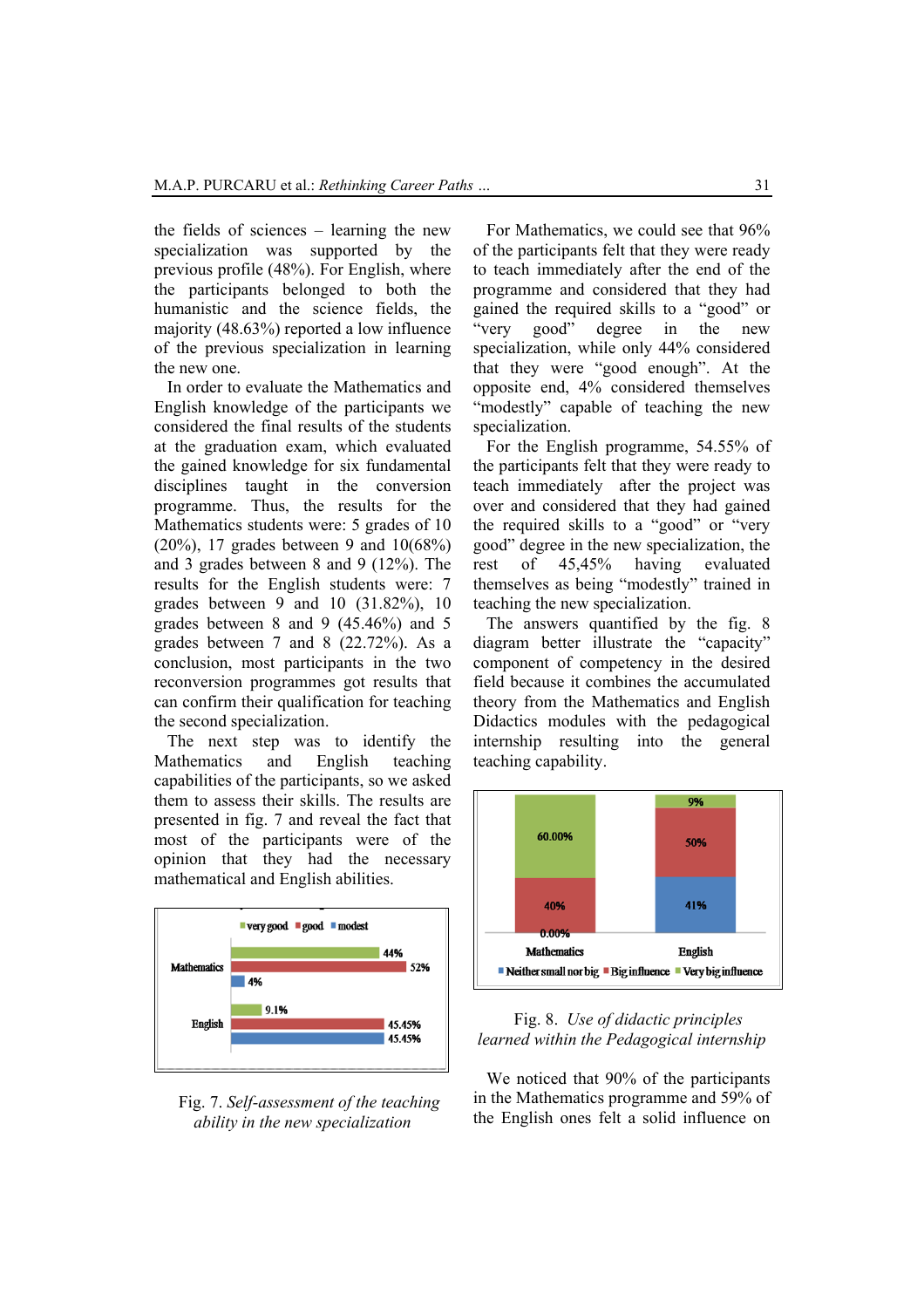the pedagogical internship from the didactic disciplines learned.

In order to evaluate the capacity for teaching Mathematics and English we also considered the grades of the students for the disciplines of Didactics and Pedagogical Internship:

All the participants in the Mathematics programme got straight 10s in both disciplines.

The results for the participants in the English language program were: All the participants got straight 10s in Didactics and for Pedagogical Internship:

12 grades of 10 (54,55%), 6 grades between 9 and 10 (27,28%), 1 grade between 8 and 9 (4,54%) and 2grade between 7 and 8 (13,63%).

As it can be observed, the majority of the participants in both professional training programmes obtained results that can confirm gaining the necessary skills in order to be able to teach the second specializations. To these "good" and "very good" results a lot of other factors have contributed, among which: the students' general knowledge of Didactics, as well as their teaching experience gained prior to this project.



# Fig. 9. *Opinion regarding active teaching of the new specialization*

The last step was to identify the opinion and the attitude of the participants towards teaching Mathematics and teaching

English. The graph in fig. 9 shows the determination the participants had at the end of the programmes to teach the newly acquired specialization.

The majority of the students in Mathematics, respectively in English (88%, 55%) wanted to actively teach the new specialization. Yet, this thing depends not only on the participant's decision as an internal factor, but also on external factors, such as: the existing vacant jobs, the educational system, the headmaster of the institution, the director of the chair, etc.

 The attitude of the participants in the two training programmes, regarding the professional confidence gained, is shown in fig. 10.



### Fig. 10. *Professional confidence gained in the new subject*

Before commenting upon the outcomes of the survey, mention should be made about the fact that the pervious specialization of the participants played an important role in the professional confidence gained as a result of graduating from the conversion programme, first of all, from the point of view of the pedagogical internship, and second of all, from the point of view of the closeness/familiarity the participants experienced in connection to the new specialization. For example, for participants in the Mathematics programme/English programme who had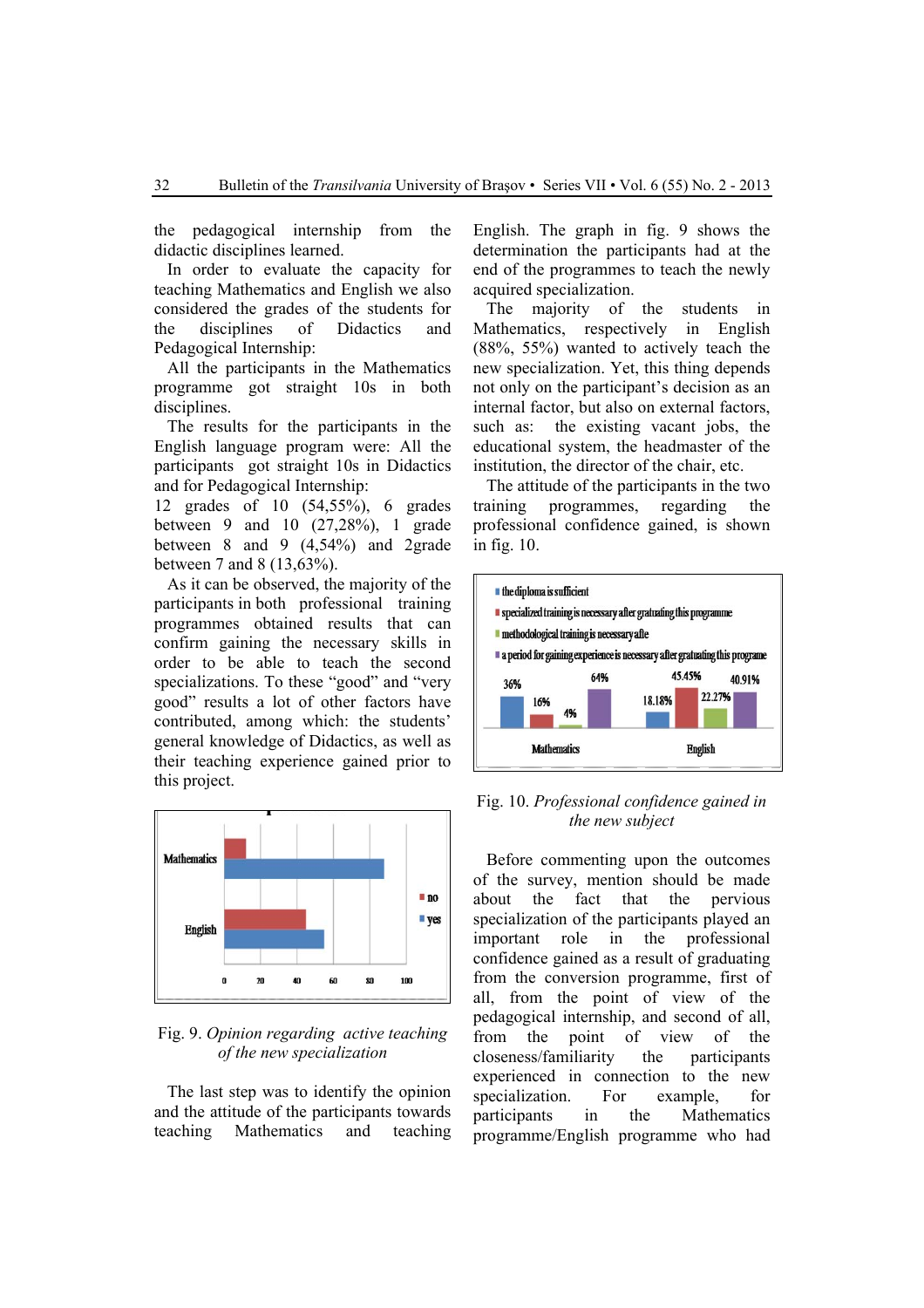as previous subjects taught Physics/French, in this order, the degree of confidence generated was higher.

Returning to the graphic, both for Mathematics and for English, only a small percentage (36%, 18.18%) indicates the participants who considered the diploma awarded as a sufficient element to teach in the new specialization. The stress, for the professional confidence gained in Mathematics, falls on the utility of an intermediate period of experience in which the participants could accommodate with the new position and could commit to their long term memory the knowledge and the information acquired as a result of the training programme graduated. In what the professional confidence built by the participants in the English programme is concerned, there's a certain oscillation between the intermediate period of experience and the necessity to attend another training course, on the same topic, and having the same profile with the one just graduated.



Fig. 11. *Opinion regarding attendance to another training program after graduating the first one*

The last question of the questionnaire raised the problem of the direct connection between the two subjects: Mathematics and English and aimed at the flexibility

and receptiveness of the students with respect to participating in a programme totally opposed to the one just graduated: English, respectively Mathematics, in this order (Fig. 11).

The graph portrays the confidence of the participants regarding the idea of enrolling themselves in another training programme after finishing the current one. The criteria taken into account consider getting accustomed to the concept of professional reconversion, the atmosphere during the programme, learning the new content and the new specialization, the chances to actually teach (in)/the new specialisation. Thus, for the Mathematics programme, the majority (64%) welcomed the idea of another training programme, as opposed to the participants in the English programme who rejected the very same idea (77.27%).

# **4. Conclusions**

The efficiency of the reconversion training programmes, in Mathematics and in English, was supported, for the majority of the participants, by the results of the research, regarding their knowledge, their abilities and their teaching skills relative to teaching Mathematics/English, meaning gaining their competences necessary for obtaining a new specialization.

Treating the two suggested programmes in parallel opened two directions:

On the one hand, it can be observed that, by means of the specialised methodology that all the participants attended in their specialisation, a certain connecting bridge could be created between the two subjects (Mathematics and English). The interdisciplinary approach in general enforces a possible information transfer which enables an exchange of experience and competences from one domain to the other, thus aiming at adaptation, improvement and reciprocal correction of possible malfunctions.